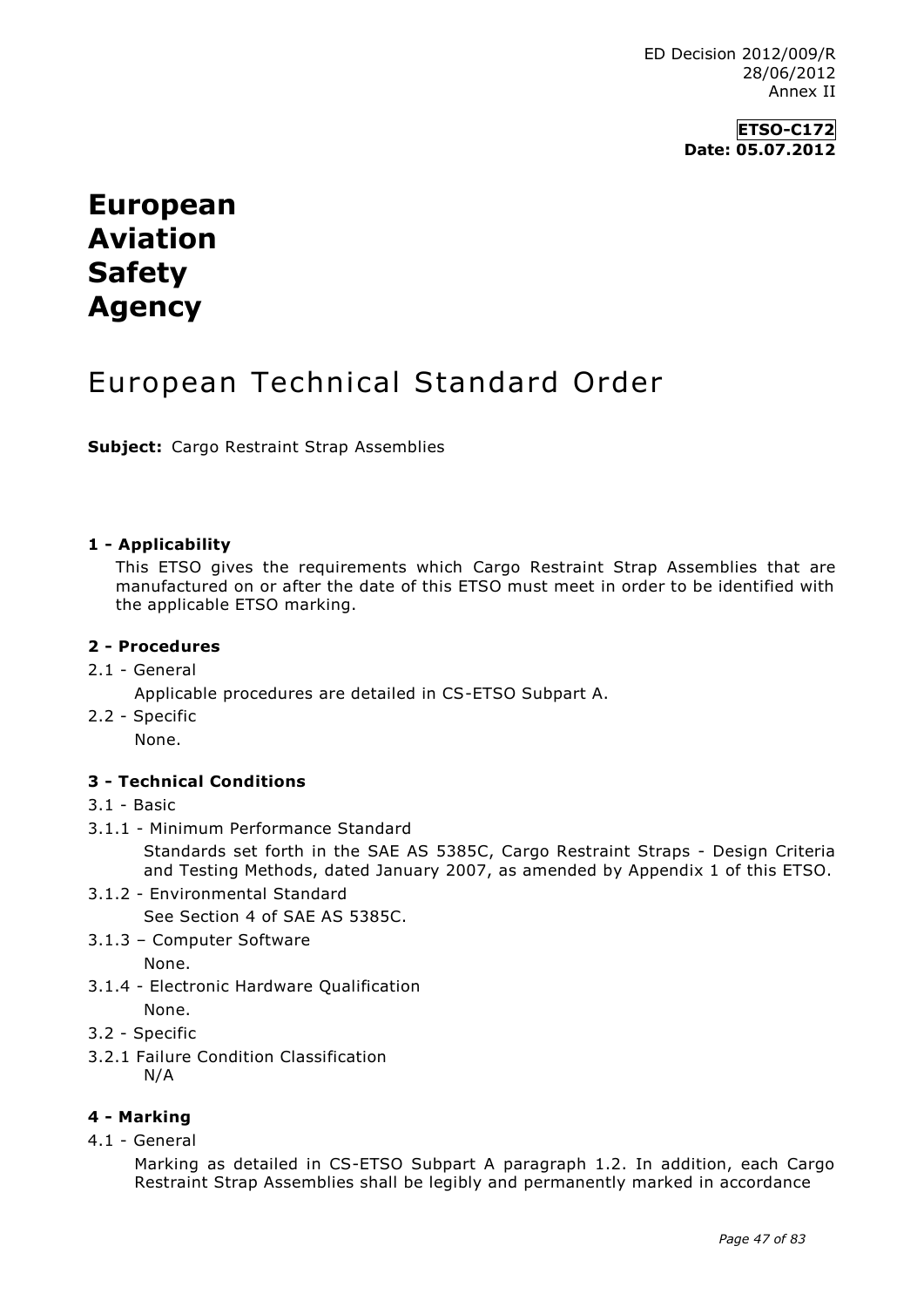#### **ETSO-C172 Date: 05.07.2012**

with SAE AS 5385C, section 7.3 with the following:

- (i) dates of manufacture and expiration per SAE AS 5385C, section 4.5.2. Format the dates per SAE AS 5385C, section 7.2.
- (ii) the rated ultimate load in daN and lbf.
- (iii) a unique identifier if required by SAE AS 5385C, section 4.5.2(b).

Also mark permanently and legibly, with at least the manufacturer's name, subassembly part number, and the ETSO number:

- (1) each component that is easily removable (without hand tool), and
- (2) each subassembly of the article that may be interchangeable.
- **NOTE 1:** any extra information listed in SAE AS 5385C, section 7, not specifically required in this paragraph, may be marked.
- **NOTE 2:** Compliance with this ETSO does not necessarily indicate compliance with SAE AS 5385C. To make the cargo strap assembly as complying with SAE AS 5385C, the cargo strap assembly must be shown to meet the requirements of SAE AS 5385C in conformance with SAE AS 5385C, Para 7.1 and Note 8.

4.2 - Specific

None.

**5 - Availability of Referenced Document**

See CS-ETSO Subpart A paragraph 3.